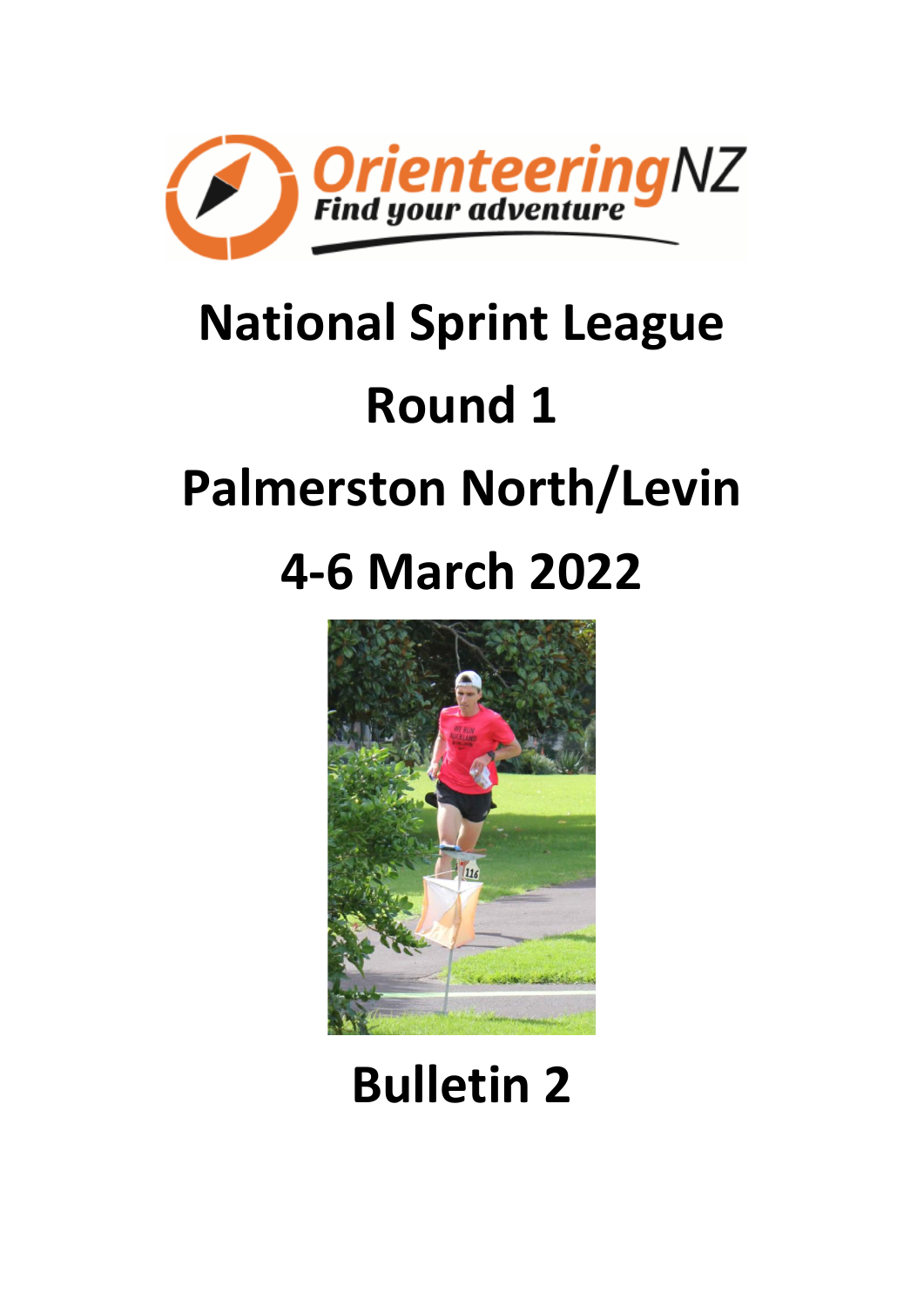#### **Welcome**

Welcome to the delayed first round of the inaugural National Sprint League. Given the current situation with the Omicron variant of Covid-19 we are extremely grateful to have the unwavering support of so many schools, universities, and Councils who have given permission to use their grounds. Thanks especially to the following Linda Bartosh (IPU), Peter Brooks (Freyberg HS), Sheree Garton (Levin Intermediate School), Rhea Hazners (Massey University), Mark Robinson (Waiopehu College), Paddy Sannazzaro (Levin School), Rikki Sheterline (Levin East School), Jill Timms (Horowhenua A&P), Gary Yeatman (Awatapu College).

In recognition of this please be especially rigorous in following all Covid related precautions as detailed below. These include scanning into events, wearing masks, maintaining social distancing, and resisting the temptation to have group discussions about route choice, controls and so on.

Finally, after the cancellation of Super City Sprints this weekend has taken a huge amount of organization, so enjoy and keep smiling (beneath the face mask).



#### **General Information**

The basic timetable is as follows.

| Friday 4 March:   | NSL Sprint $1$ – Freyberg HS and Pit Fark                     | First start 6 pm |
|-------------------|---------------------------------------------------------------|------------------|
| Saturday 5 March: | NSL KO Qualification - Esplanade                              |                  |
|                   | NSL KO Quarter-Finals - Awatapu College                       | From 11.30 am    |
|                   | NSL KO Semi-finals - IPU New Zealand                          | From 2.30 pm     |
|                   | NSL KO Finals - Massey University                             | From 6 pm        |
| Sunday 6 March    | NSL Sprint 2 - Levin Schools and Showgrounds First start 9 am |                  |
|                   | NSL Sprint 3 - Levin East/Waiopehu                            | First start 1 pm |

We will endeavour to stick as closely as possible to this, but be aware that mounting this weekend has been a complex operation carried out by a very small number of people. Therefore, if there are hiccups, please be patient.

Specific information on the Knock-out Sprint is given below. It is intended that there will be B, C… Semi-finals and Finals for those who do not progress through the quarter-finals.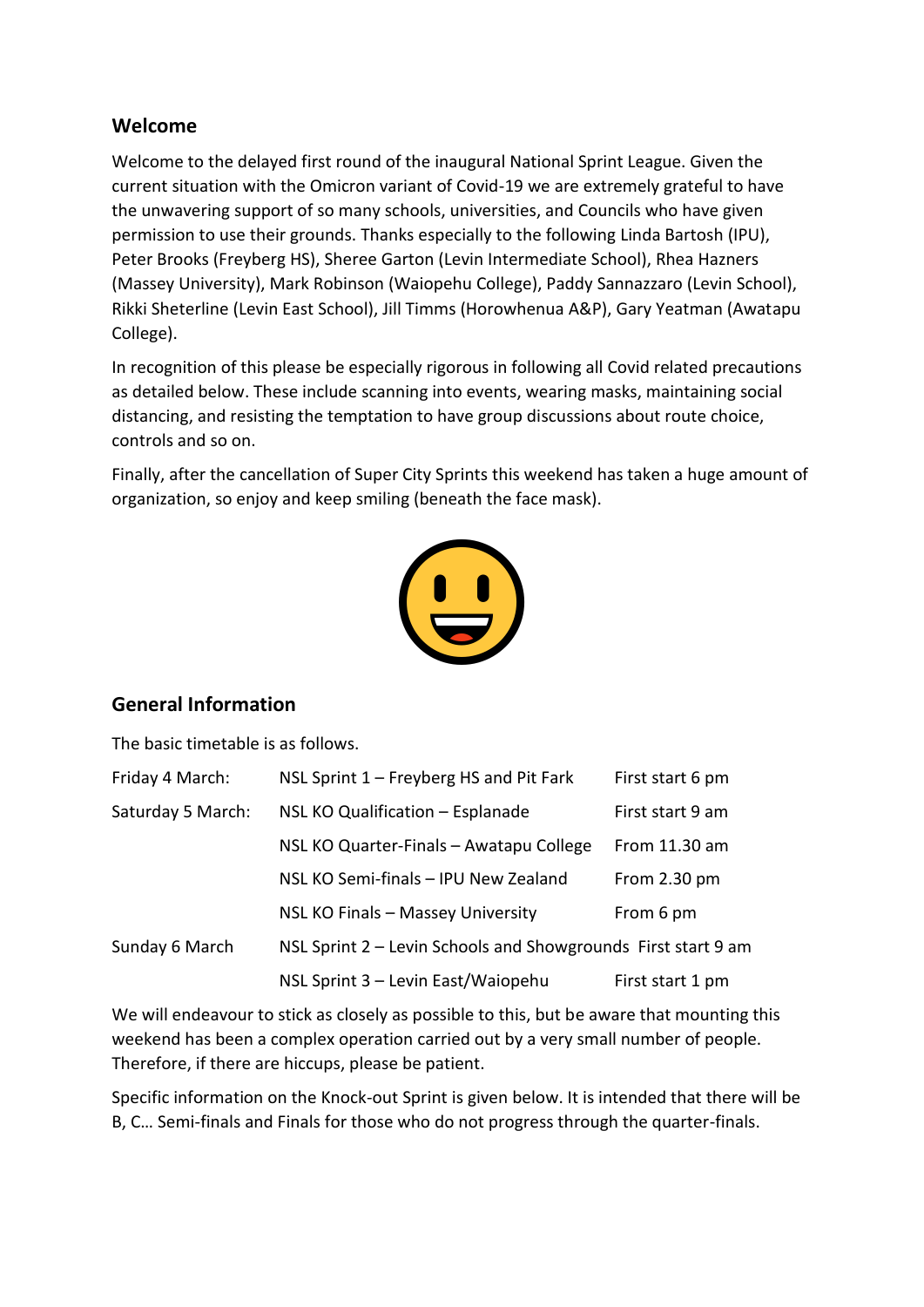#### **Orienteering Specific Information**

(1) All races will use SI-Air.

(2) The three individual sprints and the Knock-out qualification race will use a punching start.

(3) Remember that in sprint orienteering you are not permitted to cross any feature which is marked as uncrossable, even if it is physically possible to do so. This includes fences, walls, formal gardens (olive green shading) etc.

(4) Special symbols: black o – man-made object, usually a bench or seat.

#### **Start Procedure**

For the individual sprints and the KO qualification there will be a 2 minute call up. During the first minute competitors will collect their control descriptions.

As the KO sprint rounds are mass start using various methods of splitting, loose control descriptions will not be issued. Control descriptions will be on all maps.

#### **Knock-out Sprint**

The KO Sprint will consist of a qualification race and three knock-out rounds – quarter-finals, semi-finals and finals. In the event of there being less than 36 competitors in the qualification (most likely) then the qualification race will be used simply to allocate competitors to quarter-final heats.

The number of quarter-finals, the number of competitors in each quarter-final, and the number progressing to the semi-finals will be based on the number of qualifiers. The same will be true for the semi-finals. The final format will be decided once entries have closed. To simulate a full KO sprint it is intended that all competitors will get the chance to run in quarter, semi and final races by having appropriate A, B, C etc. races.

The format will be circulated as soon as possible.

#### **Covid-19 precautions**

In the circumstances of the continuing spread of the omicron variant, and to comply with requests of some of the schools/landowners all competitors and officials are required to follow the following practices.

- (1) Vaccine passes must be shown and scanned on *each* of the three days.
- (2) Each event centre will have a QR code displayed. Please scan this on arrival.
- (3) Officials must wear face masks at all times at each event.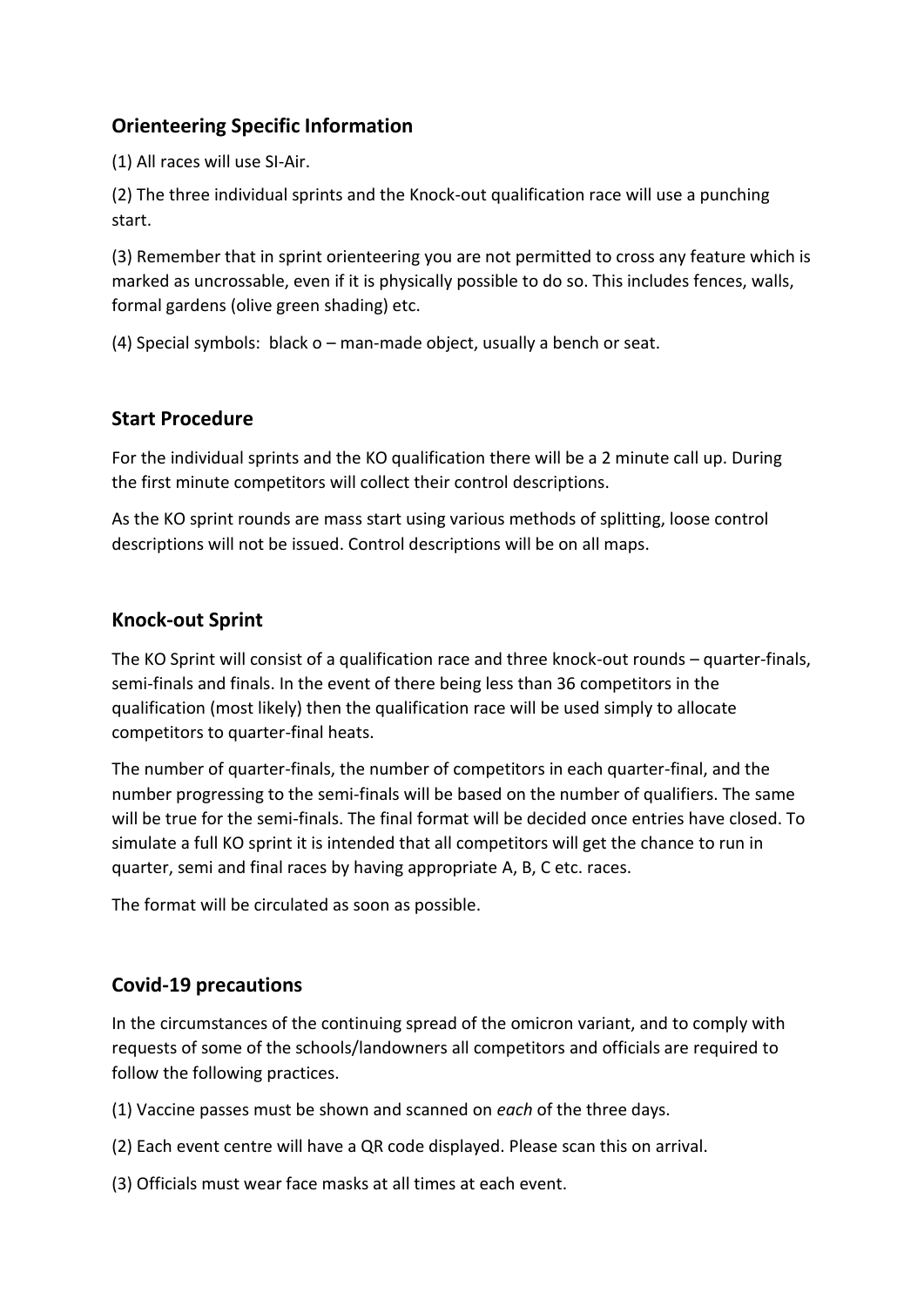- (4) Competitors must wear face masks at all times *except* when running.
- (5) Competitors and officials should observe social distancing at all times.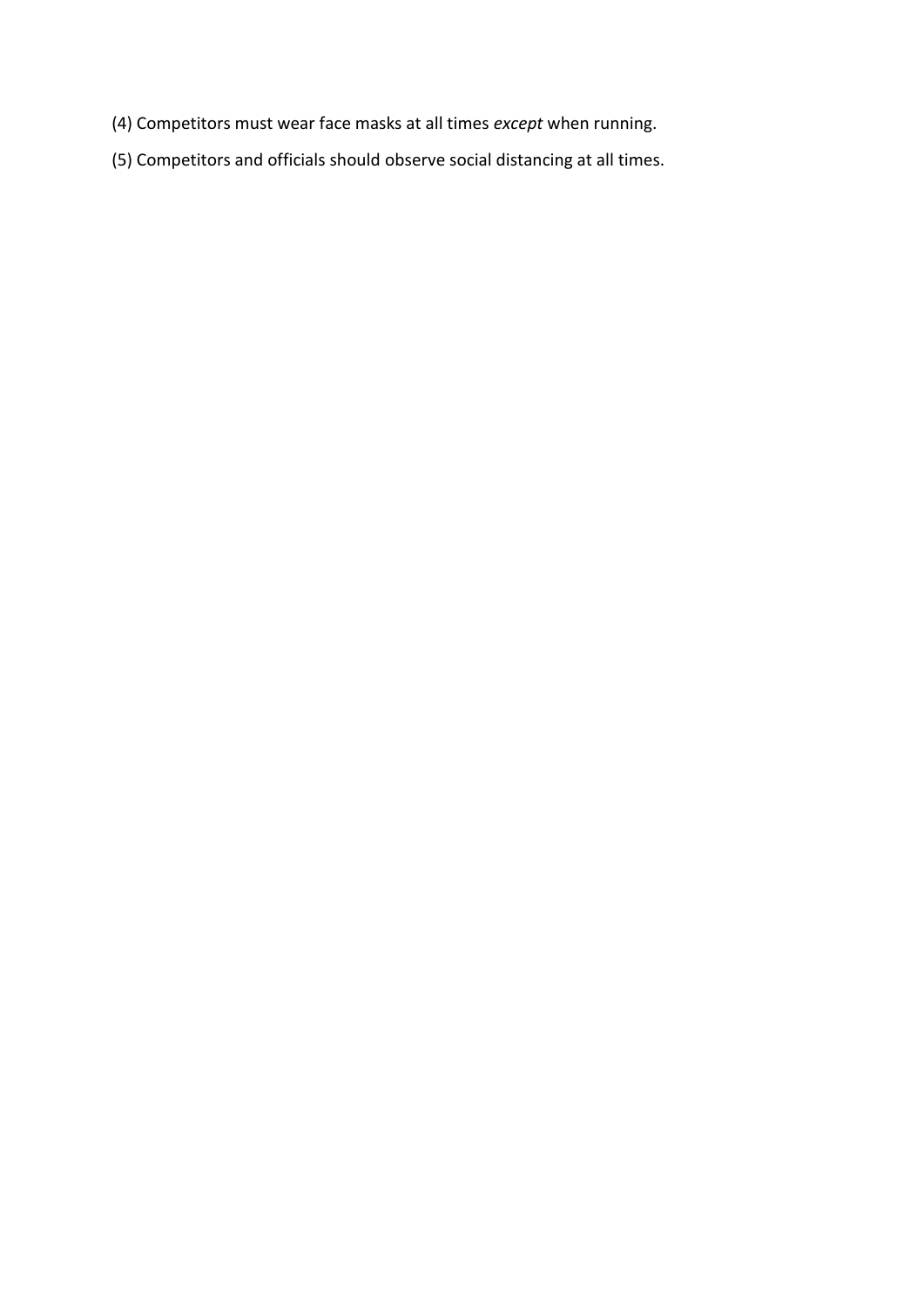# **Friday 4 March: NSL Sprint 1 – Freyberg HS and Pit Park**

| Directions:  | From the north (Bulls) – on entering Palmerston North turn left on Tremaine<br>Avenue and then right, adjacent to the hospital, on Ruahine Street. At the<br>next major junction turn left on Featherston Street. The entrance to Pit Park<br>(event centre) is approximately 1 km on the left. Park on Featherston Street.                                                                                                                                                                |
|--------------|--------------------------------------------------------------------------------------------------------------------------------------------------------------------------------------------------------------------------------------------------------------------------------------------------------------------------------------------------------------------------------------------------------------------------------------------------------------------------------------------|
|              | From the east (Ashhurst) – after passing Memorial Park on the right turm left<br>on to Ruahine Street and then right on Featherston Street. Park as above.                                                                                                                                                                                                                                                                                                                                 |
|              | From the west or south (Levin) – from the central square travel towards<br>Ashhurst. Turn left on to Ruahine street and then right on to Featherston<br>Street as above.                                                                                                                                                                                                                                                                                                                   |
|              | Event centre: The event centre is just inside the main entrance to Pit Park on Featherston<br>Street. The finish is in Pit Park. You must visit the event centre to have your<br>vaccine pass scanned.                                                                                                                                                                                                                                                                                     |
| Map:         | Freyberg HS and Pit Park, scale 1:4000, contour interval 2m.                                                                                                                                                                                                                                                                                                                                                                                                                               |
| Terrain:     | School campus and public park. Excellent runnability for the most part, some<br>slower areas on the steep slopes, and areas of dense vegetation and water<br>features in Pit Park.                                                                                                                                                                                                                                                                                                         |
| First start: | 6 pm                                                                                                                                                                                                                                                                                                                                                                                                                                                                                       |
| Start:       | The start is 400 m back along Featherston Street on Freyberg Street (see map<br>below).                                                                                                                                                                                                                                                                                                                                                                                                    |
| Warm-up:     | Along the road to the start.                                                                                                                                                                                                                                                                                                                                                                                                                                                               |
| Toilets:     | There are no toilets at Pit Park. The nearest public toilets are at Papaioea<br>Park at the junction of Featherston and Ruahine streets.                                                                                                                                                                                                                                                                                                                                                   |
| Map notes:   | Apart from the main entrance, Freyberg High School is surrounded by an<br>uncrossable fence. This has many gates. On the competition map only the<br>gate at the western corner of the tennis courts is shown (as open). All other<br>gates are not shown. As the event is taking place immediately after the end<br>of the school day some of these other gates may in fact be open. If this is the<br>case competitors should treat them as closed and are not permitted to use<br>them. |
| Hazards:     | (1) At various points the courses cross small roads which access the high<br>school and the various parks. There may be some light traffic on these roads.                                                                                                                                                                                                                                                                                                                                 |
|              | (2) There may be other users in Vautier and Pit Parks and around the<br>Community Pool. Show appropriate courtesy. In particular, do not run across<br>tennis courts if people are playing.                                                                                                                                                                                                                                                                                                |
|              | (3) There may be unmapped low chains/fences across some entranceways in<br>Freyberg High School.                                                                                                                                                                                                                                                                                                                                                                                           |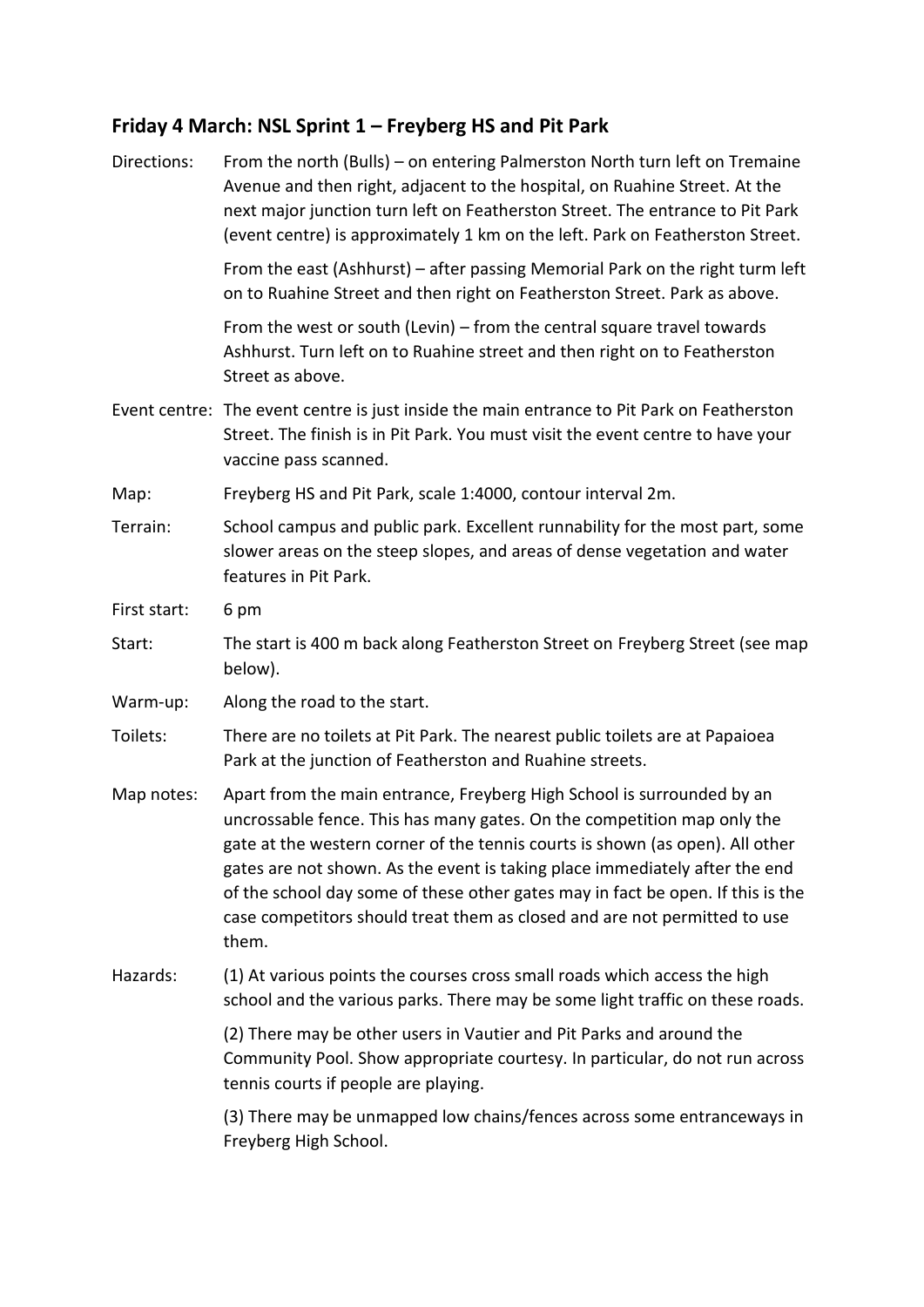(4) Vautier Park and Pit Park are both surrounded by steep slopes and some high cliffs. Please be cautious in negotiating these slopes.

| Courses:      | Course 1                               | M21E, M20E                 | 3.2 km                               | 19 controls                |                 |
|---------------|----------------------------------------|----------------------------|--------------------------------------|----------------------------|-----------------|
|               | Course 2                               | W21E, W20E                 | 2.7 km                               | 20 controls                |                 |
| Location map: |                                        |                            |                                      |                            |                 |
|               | bp U<br>amaine A                       |                            | <b>1998</b>                          | Testing<br>Rata St         |                 |
|               |                                        | Freyberg<br>Community Pool | Skoglund Park<br>Edwards<br>Pit Park |                            | Event<br>centre |
|               | or Inn<br>Palmerston<br>North Hospital | Freyberg High School<br>Θ  |                                      | Featherston St<br>Clyde Cr |                 |

 $\overline{a}$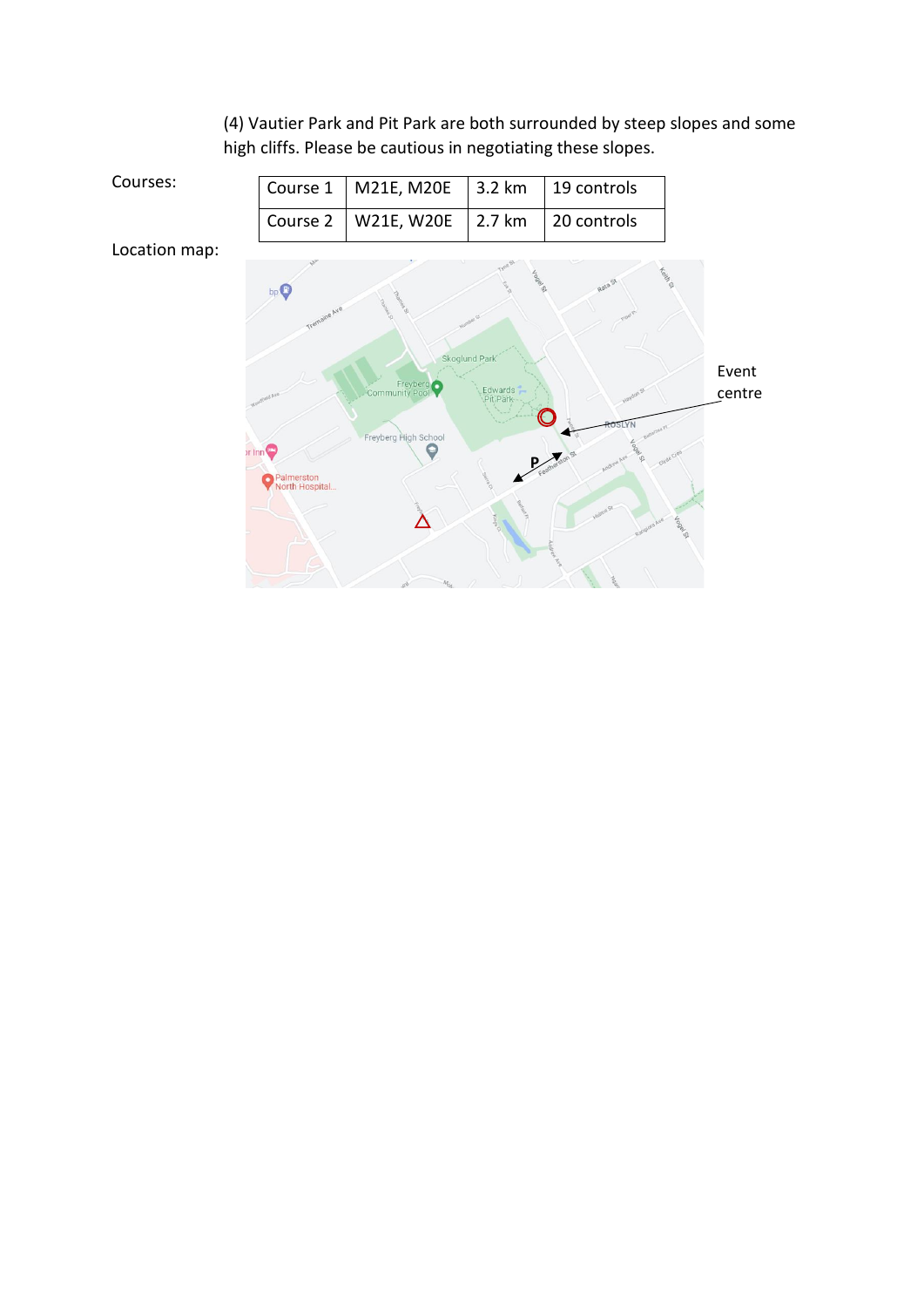#### **Qualification – Palmerston North Esplanade**

- Directions: From the centre of Palmerston North travel south-east (towards Massey University) on Fitzherbert Avenue. Approximately 800 m south of the square turn right on to Park Road. At the traffic lights immediately prior to the aquatic centre turn left into Victoria Esplanade Park. Parking is on the right adjacent to the Esplanade Railway station. Do not drive through the Esplanade.
- Event centre: The event centre is at parking. As this is the first race on Saturday you must visit the event centre to have your vaccine pass scanned.
- Map: Esplanade, scale 1:4000, contour interval 2m.
- Terrain: Public park with extensive track network through a bush area, formal gardens and playgrounds.
- First start: 9 am
- Start: The start is adjacent to the event centre.
- Warm-up: In and around the parking area/event centre.
- Toilets: There are public toilets at the event centre.
- Map notes: The Esplanade railway passes through the map. This will not be operating on a Saturday morning and it is permitted to run along the tracks.
- Hazards: (1) At various points the courses cross small roads within the park. There may be some light traffic on these roads.
	- (2) Please be aware of other park users and show appropriate courtesy.

| $\vert$ Course 1 $\vert$ M21E, M20E $\vert$ 2.8 km $\vert$ 18 controls |  |
|------------------------------------------------------------------------|--|
| Course 2   W21E, W20E   2.3 km   16 controls                           |  |

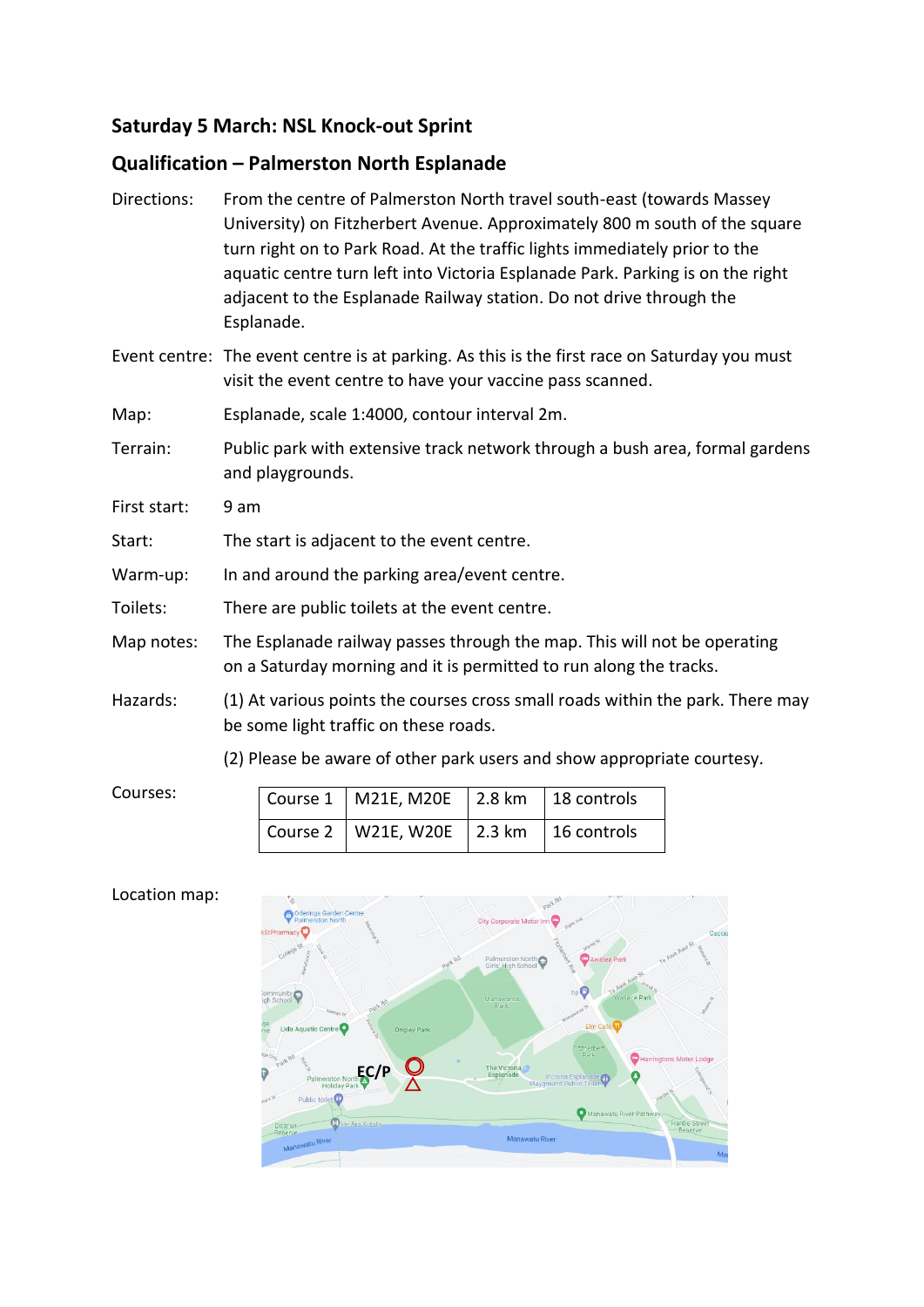### **Quarter-Finals – Awatapu College**

| Directions:  | From the entrance to the Esplanade Park turn left on to Park Road and then<br>first left on to Ruha Street (signposted to the Motor Camp). At the end of<br>Ruha Street turn right on to Dittmer Street. The (rear) entrance to Awatapu<br>College is approximately 500m along Dittmer Street. Either park along<br>Dittmer Street or leave the car on the Esplanade and walk along the<br>Manawatu River Walkway (approximately 700m). |       |  |  |
|--------------|-----------------------------------------------------------------------------------------------------------------------------------------------------------------------------------------------------------------------------------------------------------------------------------------------------------------------------------------------------------------------------------------------------------------------------------------|-------|--|--|
|              | Event centre: The event centre is at the rear entrance to the college.                                                                                                                                                                                                                                                                                                                                                                  |       |  |  |
| Map:         | Awatapu College, scale 1:4000, contour interval 2m.                                                                                                                                                                                                                                                                                                                                                                                     |       |  |  |
| Terrain:     | School buildings with covered walkways.                                                                                                                                                                                                                                                                                                                                                                                                 |       |  |  |
| First start: | Quarter-Finals at 10 minute intervals from 11.30 am.                                                                                                                                                                                                                                                                                                                                                                                    |       |  |  |
| Start:       | At the college entrance on Dittmer Street.                                                                                                                                                                                                                                                                                                                                                                                              |       |  |  |
| Warm-up:     | Along Dittmer Reserve adjacent to Dittmer Street.                                                                                                                                                                                                                                                                                                                                                                                       |       |  |  |
| Toilets:     | The nearest toilets are at the Esplanade parking as for the Qualification race.                                                                                                                                                                                                                                                                                                                                                         |       |  |  |
| Map notes:   | The map as printed has two parts as shown on<br>the right. When you reach the last control on Map<br>A, this point is marked as a start triangle on Map<br>В.                                                                                                                                                                                                                                                                           | Map A |  |  |
| Hazards:     | (1) There may be unmapped low chains/fences<br>cross some entranceways.                                                                                                                                                                                                                                                                                                                                                                 | Map B |  |  |
|              | (2) There may be other users in the school<br>grounds. Show appropriate courtesy.                                                                                                                                                                                                                                                                                                                                                       |       |  |  |
|              |                                                                                                                                                                                                                                                                                                                                                                                                                                         |       |  |  |

Courses:

| Course 1   M21E, M20E   2.1 km   17 controls |  |
|----------------------------------------------|--|
| Course 2   W21E, W20E   2.1 km   17 controls |  |

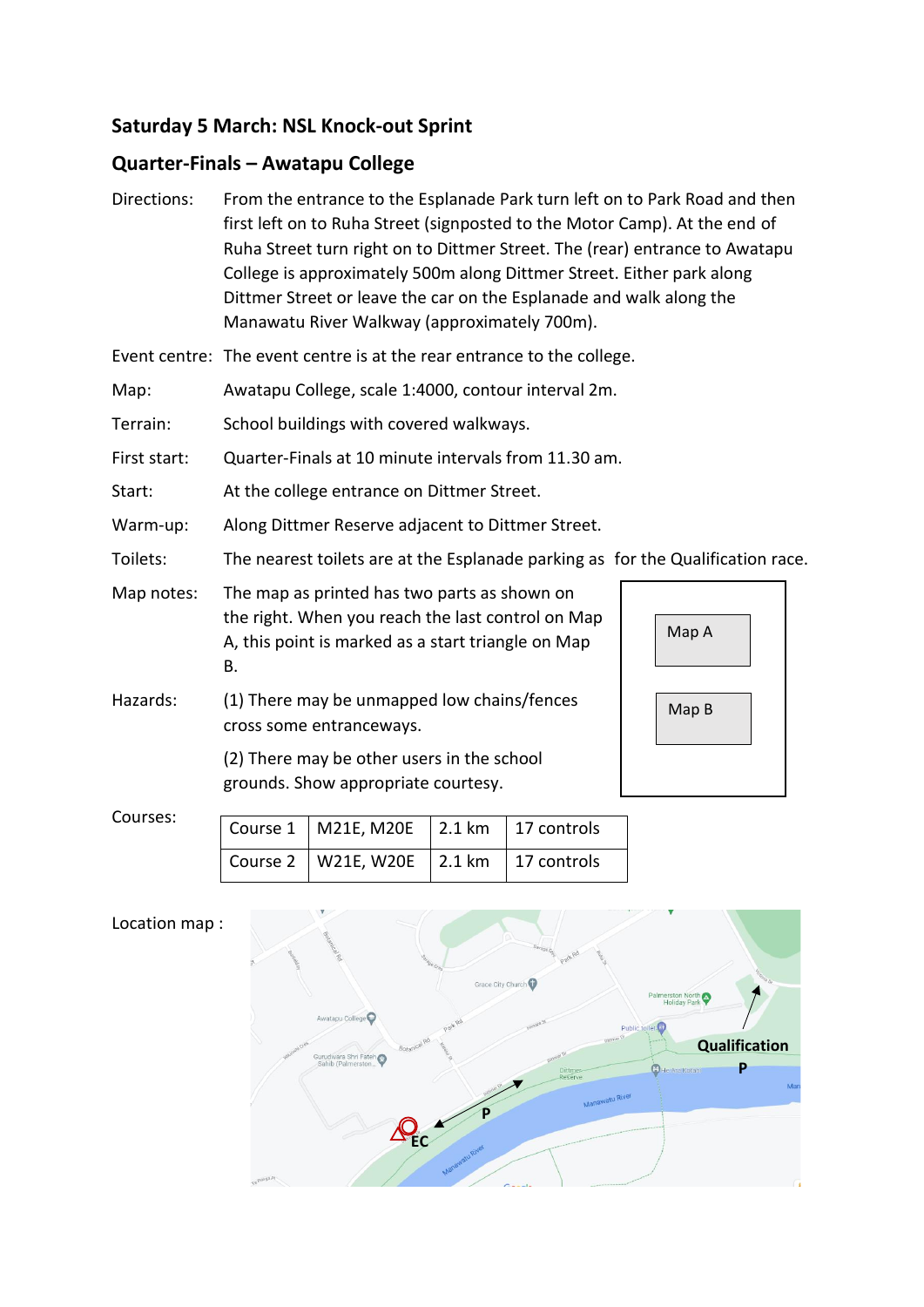#### **Semi-Finals – IPU New Zealand**

Directions: From Awatapu Collge travel back to Fitzherbert Avenue. Turn right towards Massey University and after crossing the Manawatu River bear left to Summerhill (Summerhill Drive, becomes Aokautere Drive). After passing Summerhill shopping centre turn right into Pacific Drive and park in the IPU Recreation Centre car park.

Event centre: The event centre is at parking. Please scan the IPU Covid QR code.

Map: IPU NZ College, scale 1:4000, contour interval 2.5m.

Terrain: University campus with extensive grassed areas and buildings.

First start: Semi-Finals at 10 minute intervals from 2.30 pm.

Start: The start is at the main entrance to IPU, 150 m back along Aokautere Drive.

Warm-up: In the car park or along the south side of Aokautere Drive.

Toilets: The nearest public toilets are at the Summerhill shopping centre.

Hazards: There may be other users on the campus. Show appropriate courtesy.

Courses:

|  | Course $1 \mid M21E, M20E \mid 1.7 km \mid 14$ controls |  |
|--|---------------------------------------------------------|--|
|  | Course 2   W21E, W20E   1.7 km   14 controls            |  |

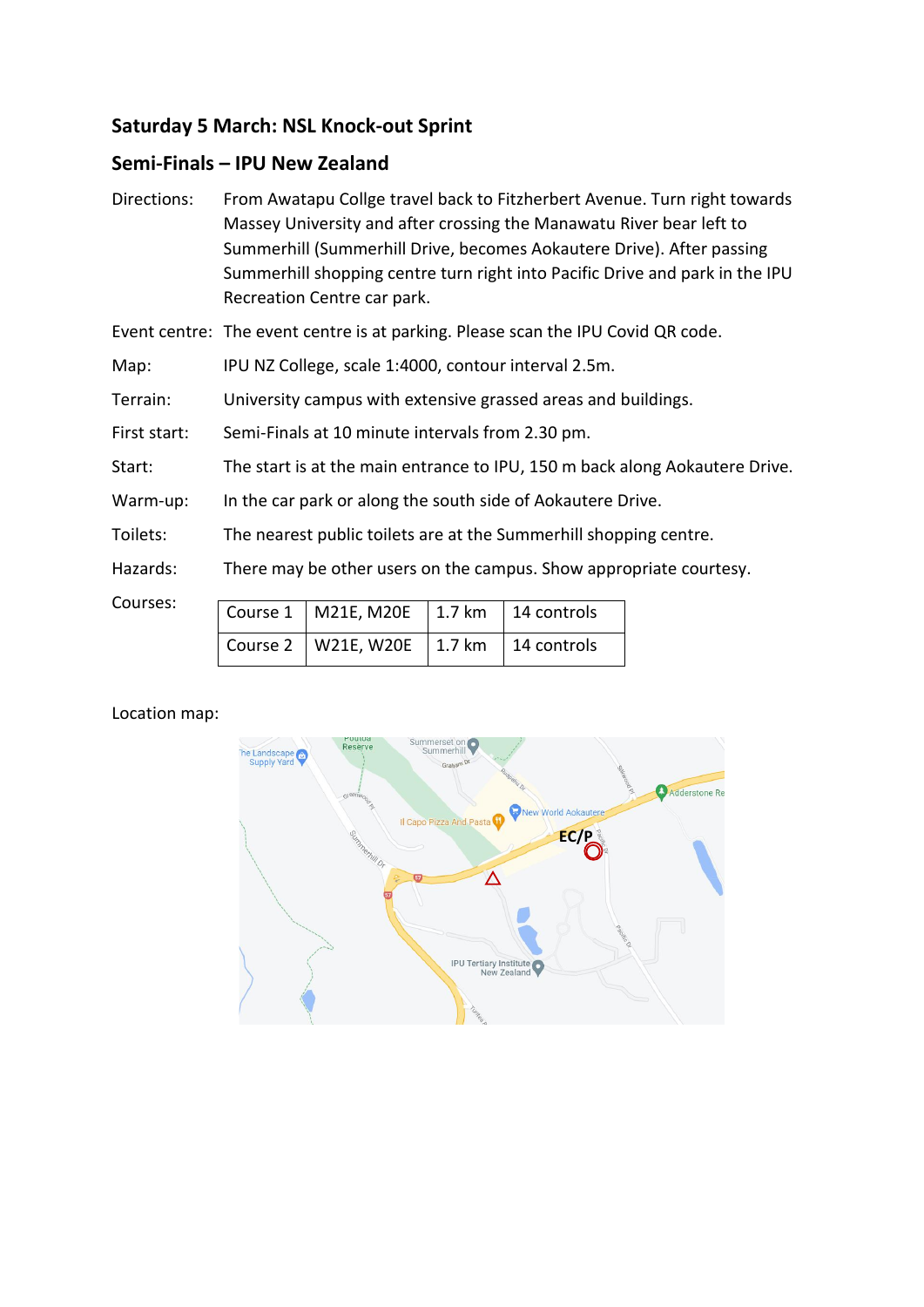#### **Finals – Massey University**

| Directions: | From IPU travel back to Fitzherbert Avenue. Turn left (towards Shannon)      |
|-------------|------------------------------------------------------------------------------|
|             | enter Massey University at the main entrance. Follow University Avenue anti- |
|             | clockwise, turn right at Albany Drive and park in the main Recreation Centre |
|             | car park (Orchard Road Car Park).                                            |

- Event centre: The event centre is approximately 500 m back around University Avenue just beyond Massey Vets. The campus inside University Avenue is out of bounds and the route to the event centre from parking is along University Avenue.
- Map: Massey University, scale 1:4000, contour interval 2.5m.

Terrain: University campus with extensive grassed areas and buildings.

First start: Finals at 10 minute intervals from 6 pm.

Start: The start is 200m from the event centre.

- Warm-up: between parking and the event centre along University Avenue.
- Toilets: Public toilets are at the Summerhill shopping centre and adjacent to the playground on the Esplanade (entrance on the left on Fitzherbert Avenue to the north of the river bridge.
- Map notes: There is one area of temporary construction which is close to where the courses pass. This is marked on the map by purple hatching.
- Hazards: (1) There may be other users on the campus. Show appropriate courtesy.

(2) There may be some light traffic on internal roads.

Courses: Course  $1 \mid M21E, M20E \mid 1.9$  km  $\mid 18$  controls Course 2 | W21E, W20E | 1.9 km | 18 controls

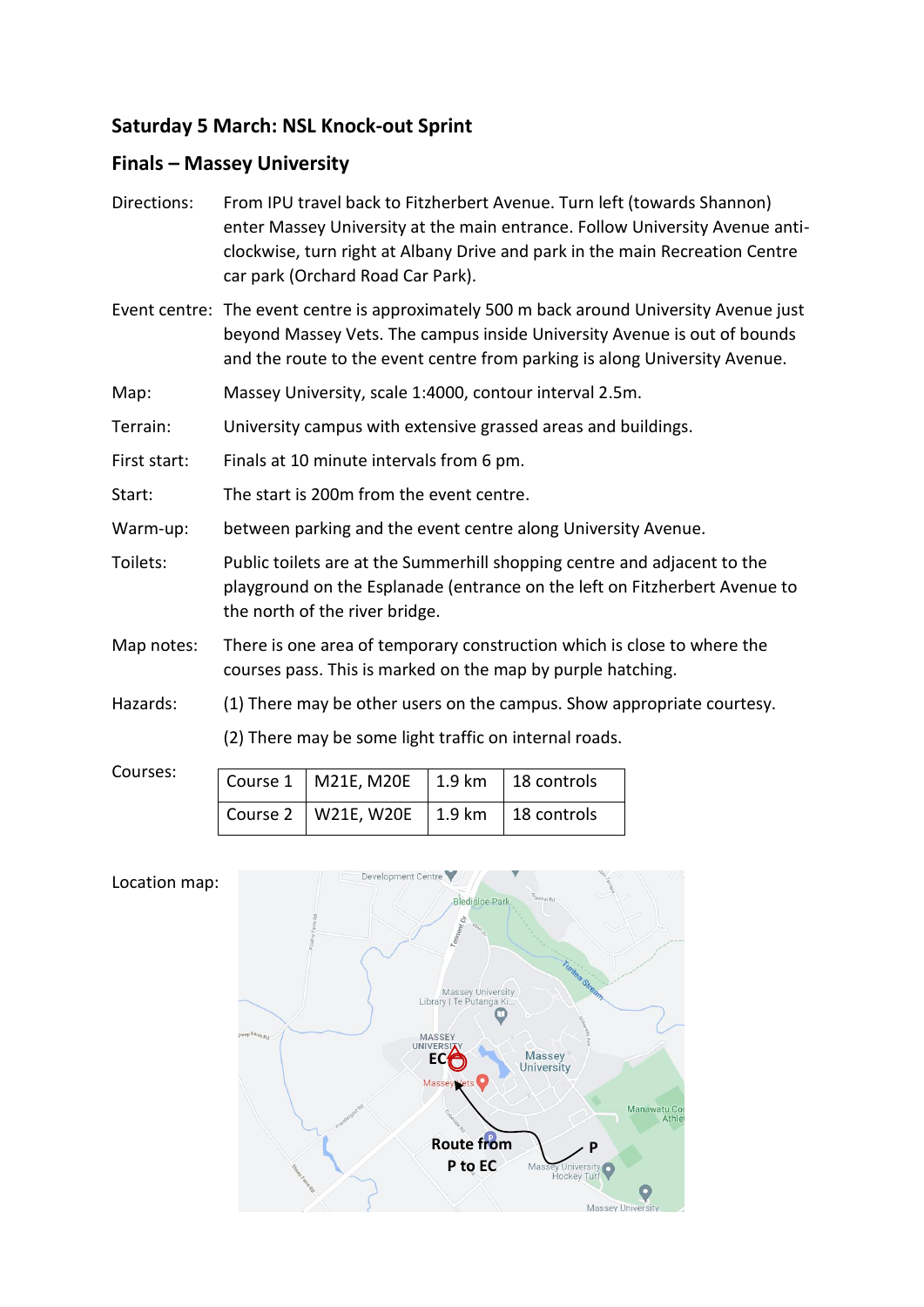#### **Sunday 6 March: NSL Sprint 2 – Levin Schools and Showgrounds**

Directions: From the clock tower at the centre of Levin travel west on Queen Street West. Turn left at the roundabout on Tiro Tiro Road and after the pedestrian crossing outside Levin School park on the side of the road. Event centre: The event centre is at the rear of the grandstand just inside the Showgrounds. Enter through the small gate approximately 100m beyond the pedestrian crossing. Note the information below about Quarantine. As this is the first race on Sunday you must visit the event centre to have your vaccine pass scanned. Map: Levin Schools and Showgrounds, scale 1:3000, contour interval 2m. Terrain: Complex school campuses and showgrounds with multiple covered sheds. Excellent runnability. First start: 9 am Start: The start is approximately 400 m from the event centre. Go north along Tiro Tiro Road, cross at the crossing and then turn left into Grenville Street. The start is at the end of Raleigh Street (see map below). Quarantine: All competitors must have vacated the Showgrounds by 8.45 am. The courses use both the pedestrian crossing and the section of road between it and the Showgrounds entrance. Do not impeded any runners that you may encounter on your way to the start. Warm-up: Along Grenville and Raleigh Roads. **Not** along Tiro Tiro Road. Toilets: There are toilets adjacent to the grandstand in the Showgrounds. There are also public toilets outside Levin Domain opposite the main shopping centre carpark. Map notes: (1) Courses have a compulsory road crossing over Tiro Tiro Road using the pedestrian crossing. There will be a marshal on this crossing. Only cross when it is indicated to you that it is safe to do so. It is forbidden to cross Tiro Tiro Road at any other point. (2) Both courses have a map flip. Hazards: (1) There will be other users in the Showgrounds on Sunday morning including church services in some of the buildings. Please show appropriate respect. (2) Grenville and Rayleigh Streets are residential streets. When warming up please minimize any disturbance to residents. (3) There may be unmapped low chains/fences across some entranceways in the schools and Showgrounds.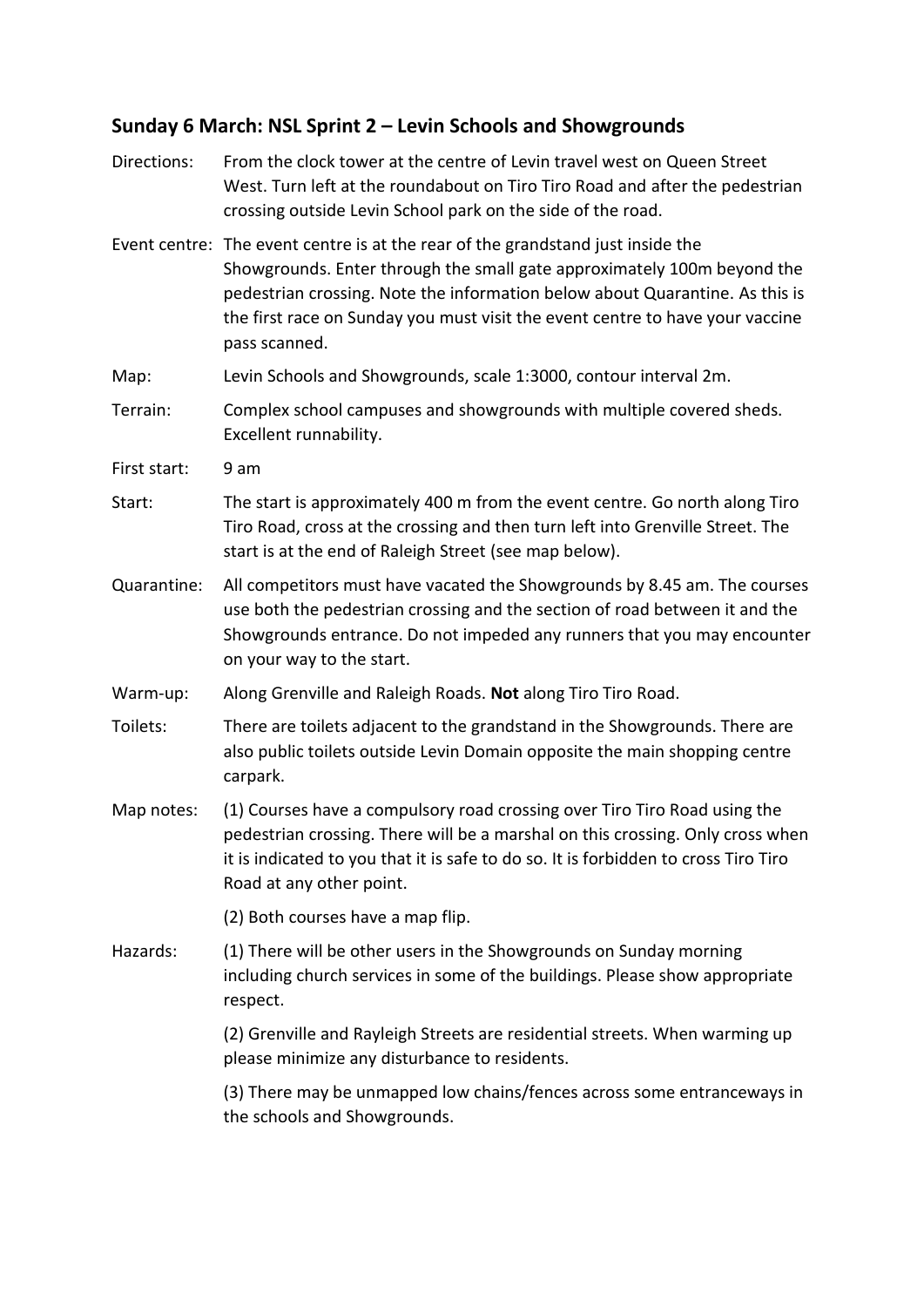| Courses: | Course $1 \mid M21E, M20E \mid 2.9$ km $\mid 30$ controls |  |
|----------|-----------------------------------------------------------|--|
|          | Course 2   W21E, W20E   2.4 km   26 controls              |  |